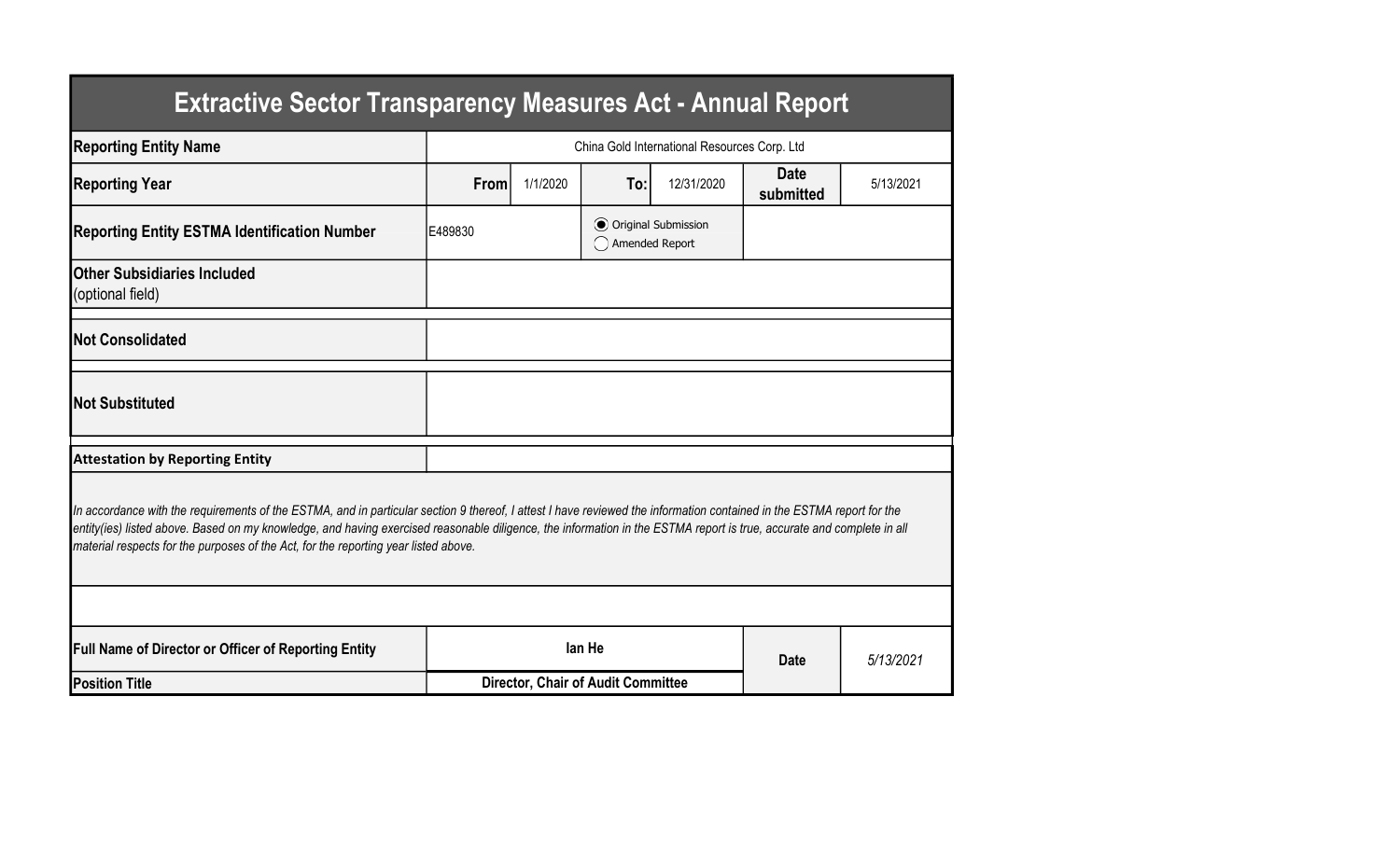| Extractive Sector Transparency Measures Act - Annual Report                                                                                                                                                                                                                             |                                                                                                                                         |                                    |            |  |           |                                |                |                  |                                       |                                      |                                                                                                                                                                                                                                                                                                         |  |
|-----------------------------------------------------------------------------------------------------------------------------------------------------------------------------------------------------------------------------------------------------------------------------------------|-----------------------------------------------------------------------------------------------------------------------------------------|------------------------------------|------------|--|-----------|--------------------------------|----------------|------------------|---------------------------------------|--------------------------------------|---------------------------------------------------------------------------------------------------------------------------------------------------------------------------------------------------------------------------------------------------------------------------------------------------------|--|
| <b>Reporting Year</b>                                                                                                                                                                                                                                                                   | From:                                                                                                                                   |                                    |            |  |           |                                |                |                  |                                       |                                      |                                                                                                                                                                                                                                                                                                         |  |
| <b>Reporting Entity Name</b>                                                                                                                                                                                                                                                            | To: 12/31/2020<br>1/1/2020<br>China Gold International Resources Corp. Ltd                                                              |                                    |            |  |           | <b>Currency of the Report</b>  | CAD            |                  |                                       |                                      |                                                                                                                                                                                                                                                                                                         |  |
| <b>Reporting Entity ESTMA</b>                                                                                                                                                                                                                                                           |                                                                                                                                         |                                    |            |  |           |                                |                |                  |                                       |                                      |                                                                                                                                                                                                                                                                                                         |  |
| <b>Identification Number</b>                                                                                                                                                                                                                                                            |                                                                                                                                         | E489830                            |            |  |           |                                |                |                  |                                       |                                      |                                                                                                                                                                                                                                                                                                         |  |
| <b>Subsidiary Reporting Entities (if</b><br>necessary)                                                                                                                                                                                                                                  |                                                                                                                                         |                                    |            |  |           |                                |                |                  |                                       |                                      |                                                                                                                                                                                                                                                                                                         |  |
|                                                                                                                                                                                                                                                                                         | <b>Payments by Payee</b>                                                                                                                |                                    |            |  |           |                                |                |                  |                                       |                                      |                                                                                                                                                                                                                                                                                                         |  |
| Country                                                                                                                                                                                                                                                                                 | Departments, Agency,<br>etc within Payee that<br>Taxes<br>Payee Name <sup>1</sup><br><b>Royalties</b><br>Received Payments <sup>2</sup> |                                    |            |  | Fees      | <b>Production Entitlements</b> | <b>Bonuses</b> | <b>Dividends</b> | Infrastructure<br>mprovement Payments | <b>Total Amount paid to</b><br>Payee | Notes <sup>34</sup>                                                                                                                                                                                                                                                                                     |  |
| China                                                                                                                                                                                                                                                                                   | Government of Inner Mongolia                                                                                                            | Department of Finance              |            |  | 10,000    |                                |                |                  |                                       |                                      | 10,000 Inspection fees                                                                                                                                                                                                                                                                                  |  |
| China                                                                                                                                                                                                                                                                                   | Municipality Government of Bayannur City                                                                                                | <b>Bureau of Natural Resources</b> |            |  | 10,000    |                                |                |                  |                                       |                                      | 10,000 Charges of using the mining rights                                                                                                                                                                                                                                                               |  |
| China                                                                                                                                                                                                                                                                                   | Municipality Government of Urad Zhongqi                                                                                                 | <b>Local Taxation Bureau</b>       | 29,460,000 |  | 210,000   |                                |                |                  | 340,000                               |                                      | Various taxes and fees including union fees, water conservancy construction fund, local education srucharges,<br>30,010,000 education surcharges, stamp tax, urban construction tax, property tax, income tax, environmental protection tax,<br>water resources tax, value added tax and resources tax. |  |
| China                                                                                                                                                                                                                                                                                   | Maizhokunggar Zhaxigangxiang People's Government                                                                                        |                                    |            |  | 2,110,000 |                                |                |                  |                                       |                                      | 2,110,000 Land and livestock compensation fees, land lease renewal, transportation fees and other funds related to support the local community                                                                                                                                                          |  |
| China                                                                                                                                                                                                                                                                                   | People's Government of Jiama Village                                                                                                    |                                    |            |  | 830,000   |                                |                |                  |                                       |                                      | 830,000 Forest and land compensation fees, relocation compensationl and temporary labour fees                                                                                                                                                                                                           |  |
| China                                                                                                                                                                                                                                                                                   | Tibet Autonomous Region Government                                                                                                      | <b>Local Taxation Bureau</b>       | 66,700,000 |  |           |                                |                |                  | 2,170,000                             |                                      | 68,870,000 Various taxes and fees including mining tax, income tax, value added tax, city construction fees, education fees, 68,870,000 stamp tax, land use tax, vehicle usage tax, environmental protection tax, and land app                                                                          |  |
| China                                                                                                                                                                                                                                                                                   | Government of Lhasa City                                                                                                                | Water Conservancy Bureau           |            |  | 80,000    |                                |                |                  |                                       |                                      | 80,000 Water resources fees                                                                                                                                                                                                                                                                             |  |
|                                                                                                                                                                                                                                                                                         |                                                                                                                                         |                                    |            |  |           |                                |                |                  |                                       |                                      |                                                                                                                                                                                                                                                                                                         |  |
|                                                                                                                                                                                                                                                                                         |                                                                                                                                         |                                    |            |  |           |                                |                |                  |                                       |                                      |                                                                                                                                                                                                                                                                                                         |  |
|                                                                                                                                                                                                                                                                                         |                                                                                                                                         |                                    |            |  |           |                                |                |                  |                                       |                                      |                                                                                                                                                                                                                                                                                                         |  |
|                                                                                                                                                                                                                                                                                         |                                                                                                                                         |                                    |            |  |           |                                |                |                  |                                       |                                      |                                                                                                                                                                                                                                                                                                         |  |
|                                                                                                                                                                                                                                                                                         |                                                                                                                                         |                                    |            |  |           |                                |                |                  |                                       |                                      |                                                                                                                                                                                                                                                                                                         |  |
|                                                                                                                                                                                                                                                                                         |                                                                                                                                         |                                    |            |  |           |                                |                |                  |                                       |                                      |                                                                                                                                                                                                                                                                                                         |  |
|                                                                                                                                                                                                                                                                                         |                                                                                                                                         |                                    |            |  |           |                                |                |                  |                                       |                                      |                                                                                                                                                                                                                                                                                                         |  |
|                                                                                                                                                                                                                                                                                         |                                                                                                                                         |                                    |            |  |           |                                |                |                  |                                       |                                      |                                                                                                                                                                                                                                                                                                         |  |
|                                                                                                                                                                                                                                                                                         |                                                                                                                                         |                                    |            |  |           |                                |                |                  |                                       |                                      |                                                                                                                                                                                                                                                                                                         |  |
|                                                                                                                                                                                                                                                                                         |                                                                                                                                         |                                    |            |  |           |                                |                |                  |                                       |                                      |                                                                                                                                                                                                                                                                                                         |  |
|                                                                                                                                                                                                                                                                                         |                                                                                                                                         |                                    |            |  |           |                                |                |                  |                                       |                                      |                                                                                                                                                                                                                                                                                                         |  |
|                                                                                                                                                                                                                                                                                         |                                                                                                                                         |                                    |            |  |           |                                |                |                  |                                       |                                      |                                                                                                                                                                                                                                                                                                         |  |
|                                                                                                                                                                                                                                                                                         |                                                                                                                                         |                                    |            |  |           |                                |                |                  |                                       |                                      |                                                                                                                                                                                                                                                                                                         |  |
|                                                                                                                                                                                                                                                                                         |                                                                                                                                         |                                    |            |  |           |                                |                |                  |                                       |                                      |                                                                                                                                                                                                                                                                                                         |  |
|                                                                                                                                                                                                                                                                                         |                                                                                                                                         |                                    |            |  |           |                                |                |                  |                                       |                                      |                                                                                                                                                                                                                                                                                                         |  |
|                                                                                                                                                                                                                                                                                         |                                                                                                                                         |                                    |            |  |           |                                |                |                  |                                       |                                      |                                                                                                                                                                                                                                                                                                         |  |
|                                                                                                                                                                                                                                                                                         |                                                                                                                                         |                                    |            |  |           |                                |                |                  |                                       |                                      |                                                                                                                                                                                                                                                                                                         |  |
| . All payments are reported in Canadian dollars (CAN). Payments made in Chinese dollar (RMB) were translated using a weighted average rate during the reporting period at RMB\$5.1426/CAN\$1<br><b>Additional Notes:</b><br>2. All amounts have been rounded to the nearest CAN\$10,000 |                                                                                                                                         |                                    |            |  |           |                                |                |                  |                                       |                                      |                                                                                                                                                                                                                                                                                                         |  |